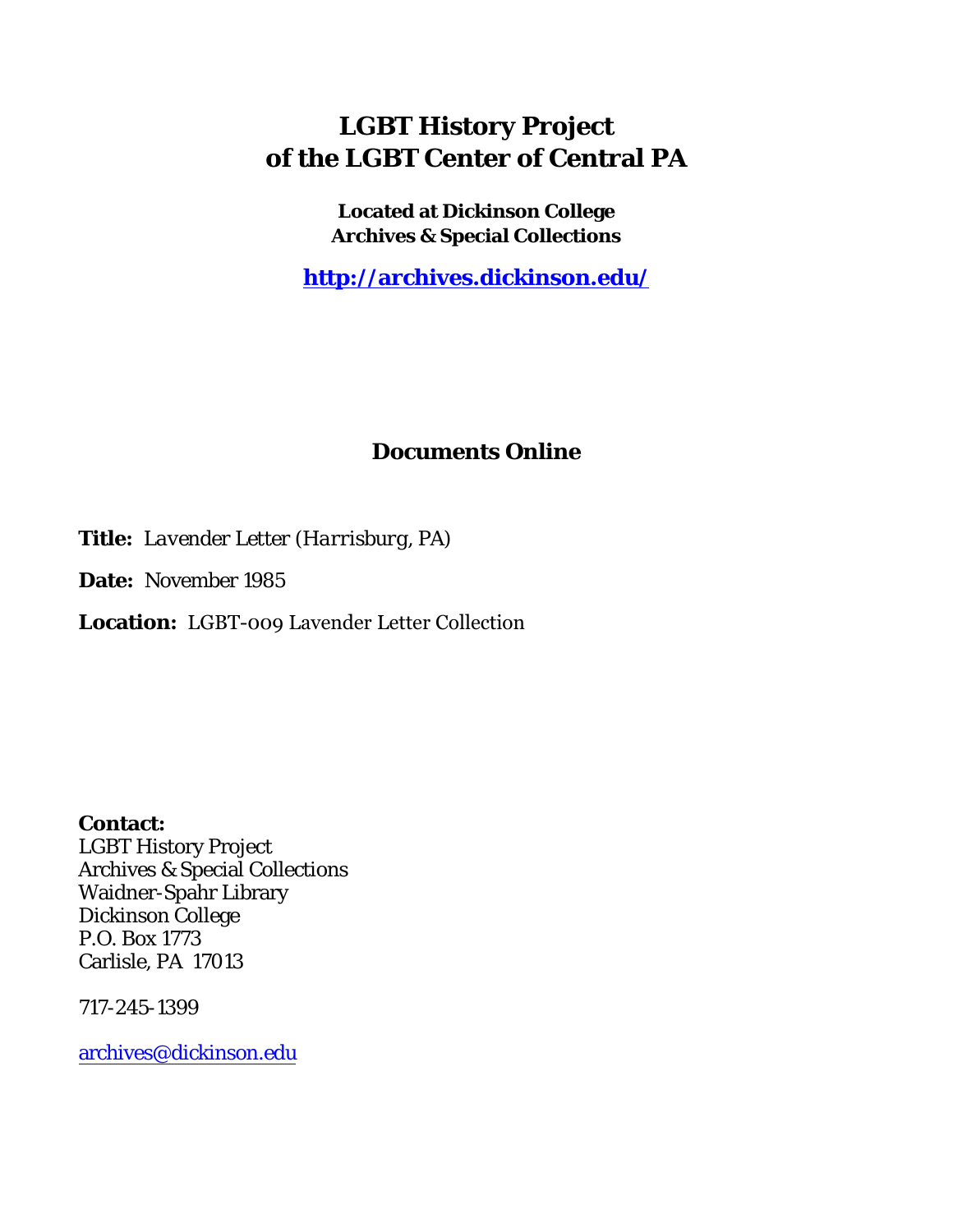# Lavender Letter

A CALENDAR OF EVENTS FOR AND BY LESBIAN WOMEN IN November, 1985 CENTRAL PENNSYLVANIA

I

LOOK, LOOK, LOOK...Check your label for the expiration date, one year from last contribution (\$4.00). If this is not correct Call 232-7144 and we will adjust. If it is correct and you are about to expire...be sure to send your check and your L.L. will keep coming)

Volume 3, No. 11

 $\mathcal{F}_{\mathcal{A}}$  ,

### minininininininin

SUNDAY, NOVEMBER 3 - 8PM...Bobbi Carmitchell in concert, Zee's Eatery, Cedar Cliff Mall, New Cumberland, PA Exit 1-83.

SATURDAY, NOVEMBER 3 - 5PM...Dignity sponsored Mass, Potluck, Movie Night. Friends Meeting House, 6th & Herr Sts., Hbg.

SUNDAY, NOVEMBER 3 - 3PM... MCC of the Spirit Worship Service, Friends Meeting House, 6th & Herr Hbg.

TUESDAY, NOVEMBER 5-MCC sponsored workshop on Christ and Homosexuality, 7p.m. Friends Meeting House,Hbg.

TUESDAY, NOVEMBER 5...ELECTION DAY, GET OUT & VOTE)

SUNDAY, NOVEMBER 3 - 7PM. . .MCC Vision of Hope Worship Service, Unitarian Church of Lancaster, 538 West Chestnut Street.

MONDAY, NOVEMBER 4 - 4 S 9PM...Film of Judy Chicago creator of "The Dinner Party", a Tribute to American Women in History. Well Worth Seeing. Coleman Hall, 103B, Bucknell University. For Info. Call 524-0345.

TUESDAY, NOVEMBER 5 - 4PM...Movie Documentary on the Making of Judy Chicago's "Dinner Party." In Freas Lounge, Bucknell University. Wine & Cheese.to Follow. Call 524-0345.

WEDNESDAY, NOVEMBER 6 - 7:30PM..."Divorced" (Newly separated) Women of Women. We are an ongoing support group of Lesbian women, working separation/ divorce from partners. Our goal is to help each<br>other heal through the process of sharing, sorting other heal through the process of sharing, sorting and growing. Call Lancaster Helpline at 397-0691 for more information.

FRIDAY, NOVEMBER 8, 7:30 PM...HACC (Harrisburg Area Community College) sponsored Pa. Writers Celebration Dr. Rita Mae Brown, keynot speaker. Author of "Rubyfruit Jungle", "Sudden Death" will speak on "The Two English Languages." Reception from 5:30-7PM in Rose Lehrman Arte Center, Hbg., FREE

SATURDAY, NOVEMBER 9-7:30p.m...Mcc sponsored<br>game night, 321 Woodbine, Hbg. (234-5730).

SATURDAY, NOVEMBER 9 - 7:30 PM...Lambda Alive Third Anniversary Celebration at Mostalgia, 9th & Robinson Sts., Reading. Dinner and dancing. \$8. Plus cash bar. Call Jean (215) 372-0139. Come out and celebrate!

SUNDAY, NOVEMBER 10 - 7PM...MCC Vision of Hope Worship Service, Unitarian Church of Lancaster, 538 West Chestnut Street.

SUNDAY, NOVEMBER 10...MCC Of the Spirit Worship Service, 3PM. Friends Meeting House, 6th & Herr Sts. Hbg.

SUNDAY, NOVEMBER 10 - 2PM...Dignity sponsored Mass at Friends Meeting House, 6th & Herr Sts., Hbg. Meet in an intimate and reflecting way for devotions and friendship. Info.: 766-0819.

SUNDAY, NOVEMBER 10 - 8PM...Bobbi Carmitchell in concert, Zee's Eatery, Cedar Cliff Mall, New Cumberland, PA. Exit of 1-83.

TUESDAY, NOVEMBERI2- 7p.m...MCC sponsored workshop on on Christ and Homosexuality, Friends Meeting House, Hbg.

WEDNESDAY, NOVEMBER 13 - 7:30PM..."Divorced" (Women of Women) Support Group. Lancaster, See November 6.

SATURDAY, NOVEMBER 16 - Bobbi Carmitchell in Concert at 1st Capitol, Corner of Philadelphia and Pershing, York.

SATURDAY, NOVEMBER 16 - 6PM...Dignity sponsored Mass for the Lesbian and Gay Community followed by some activity or other. Any suggestions call Job at 234-8179. Friends Meeting House, 6th & Herr Sts Harrisburg.

SATURDAY, NOVEMBER 16 - 7:30 PM...Lancaster Women's Potluck. Good Company, Great Food. Have an Enjoyable Night Out. Call Helpline for location at 397-0691.

SATURDAY, NOVEMBER 16 - 9 PM...Alix Dobkin in Concert at Changing Horizons, 213 State Street, Binghamton, NY. Call 724-CLUB for information. She's wonderful!

After servicr Anniversary Dinner to be announced Spirit 6th & Herr Sts SUNDAY, NOVEMBER 17 - 3PM...MCC of the Worship Service, Friends Meeting House,<br>Harrisburg. Rev. Karen Van Gelder

All are welcome! I

SUNDAY, NOVEMBER 17,..M^ks a reservation for Women's Thank«viv'ng Dinner... (see Nov. 24).

SUNDAY, NOVEMBER 17 *- I;* 30PM. . .Pick-up Football Game - Touch. Meet at William Penn High School, off 3rd s Division Sts., Harrisburg. Be there or be square!

TUESDAY, NOVEMBER <sup>19</sup> -7p.m....Dignity sponsored workshop on Christ and Hom-sexuality, Friends Meeting House, Hbg.

'WEDNESDAY, NOVEMBER 20 - 7:30PM..."Divorced" (Women of Women) Support Group. Lancaster. See November 6.

WE WANT YOU TO SEND IN THIS COUPON ONCE, SO YOU WILL BE SURE TO RECEIVE THE LAVENDER LETTER EACH MONTH. To BE SURE TO RECEIVE THE LAVENDER LETTER EACH MONTH. TO<br>ASSURE YOUR PRIVACY, IT WILL ARRIVE IN AN UNMARKED, SECURITY  $RSSURE$  TOUR FRIVACTION OF  $44^{\circ}$  (MORE IF YOU CAN, LESS IF YOU CANT) WOULD HELP COVER POSTAGE & PRINTING FOR THE YEAR.

x

SEND CHECKS IN THE NAME OF "CASH". THANKS

*(<sup>m</sup><&)*